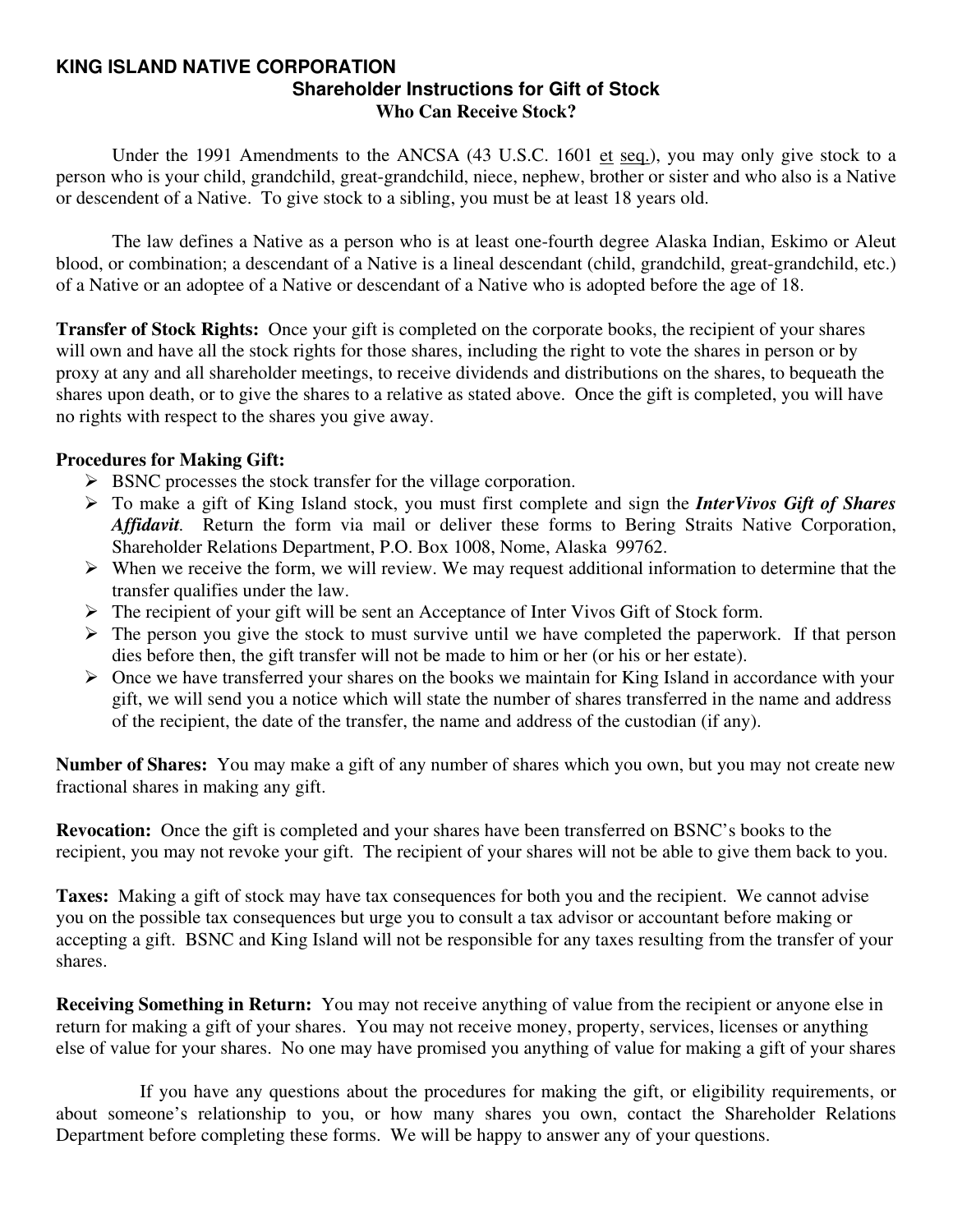# **KING ISLAND NATIVE CORPORATION**

# **Inter Vivos Gift of Shares Affidavit**

I, \_\_\_\_\_\_\_\_\_\_\_\_\_\_\_\_\_\_\_\_\_\_, being first duly sworn, depose and say:

| <b>Full Name:</b>                |                         | <b>Enrollment Number:</b> |        |
|----------------------------------|-------------------------|---------------------------|--------|
| Date of Birth:                   | Social Security Number: |                           |        |
| <b>Complete Mailing Address:</b> |                         |                           |        |
| City:                            | State:                  | Zip Code:                 | Phone: |

ightharpoonup Shares of King Island Native Corporation and am 18 years or older.

- ¾ I understand that under the Alaska Native Claims Settlement Act, as amended (43 U.S.C. 1601 et. seq.) I may only gift shares to my child, grandchild, great-grandchild, niece, nephew, brother, or sister who is related to me by blood or adoption and who is also a Native or descendent of a Native.
- ¾ **I am responsible for providing the appropriate documentation proving family relationship**.
- $\triangleright$  I understand that if any taxes are owed as a result of this gift, BSNC and King Island will not be responsible for its payment.
- $\triangleright$  Neither myself nor any other person has received anything of value nor have I or any other person been promised anything of value in return for transferring my shares.
- $\triangleright$  It is my intent and desire to irrevocably transfer all rights and incidents of ownership of the gifted shares to the recipient and to irrevocably vest in the recipient all such rights of ownership. I understand I will no longer receive dividends or distributions for these shares.
- $\triangleright$  I understand that once this gift is completed on the stock records of BSNC and King Island I will not be able to revoke or reverse it and that the recipient will not be able to give the gifted shares back to me.

I wish to make a gift of my King Island Native Corporation shares to the recipient(s) listed below and I understand that I cannot create new fractional shares in making a gift.

|                      |                                                                                                                                                                                                                                | Relationship to Donor: |  |
|----------------------|--------------------------------------------------------------------------------------------------------------------------------------------------------------------------------------------------------------------------------|------------------------|--|
|                      | Age: Social Security Number: Degree of Native Blood ________ %                                                                                                                                                                 |                        |  |
|                      | Mailing Address: National Address: National Address: National Address: National Address: National Address: National Address: National Address: National Address: National Address: National Address: National Address: Nationa |                        |  |
| *Custodian's Address |                                                                                                                                                                                                                                | *Custodian Name:       |  |
|                      | Number of <u>King Island Village Shares</u> to be gifted:                                                                                                                                                                      |                        |  |
|                      |                                                                                                                                                                                                                                |                        |  |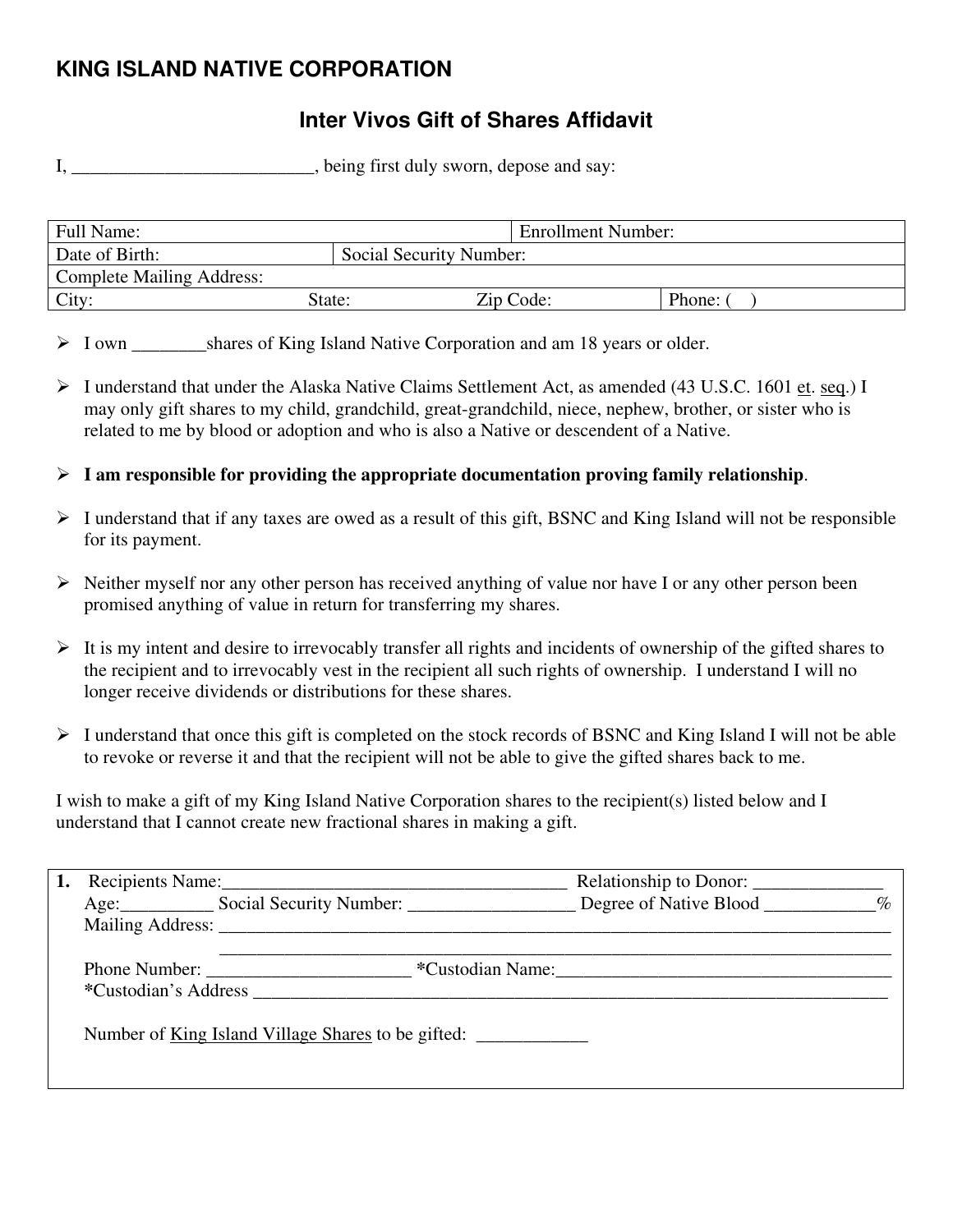|  | the control of the control of the control of the control of the control of |  |
|--|----------------------------------------------------------------------------|--|
|  |                                                                            |  |
|  |                                                                            |  |
|  |                                                                            |  |
|  |                                                                            |  |
|  |                                                                            |  |
|  |                                                                            |  |
|  |                                                                            |  |
|  |                                                                            |  |
|  |                                                                            |  |
|  | Number of <u>King Island Village Shares</u> to be gifted:                  |  |
|  |                                                                            |  |
|  |                                                                            |  |
|  |                                                                            |  |
|  |                                                                            |  |
|  |                                                                            |  |
|  |                                                                            |  |
|  | Number of <u>King Island Village Shares</u> to be gifted:                  |  |

\***If recipient is a minor, list the name and address of the designated custodian.** 

I have read and understand the information contained in this affidavit, the information I have provided is true and accurate, I am 18 years of age or older, and that in completing and signing these forms, I am acting freely, voluntarily and without any undue pressure, influence or duress.

| Dated: Signed Signed Signed Signed Signed Signed Signed Signed Signed Signed Signed Signed Signed Signed Signed Signed Signed Signed Signed Signed Signed Signed Signed Signed Signed Signed Signed Signed Signed Signed Signe |  |  |
|--------------------------------------------------------------------------------------------------------------------------------------------------------------------------------------------------------------------------------|--|--|
|                                                                                                                                                                                                                                |  |  |
|                                                                                                                                                                                                                                |  |  |
|                                                                                                                                                                                                                                |  |  |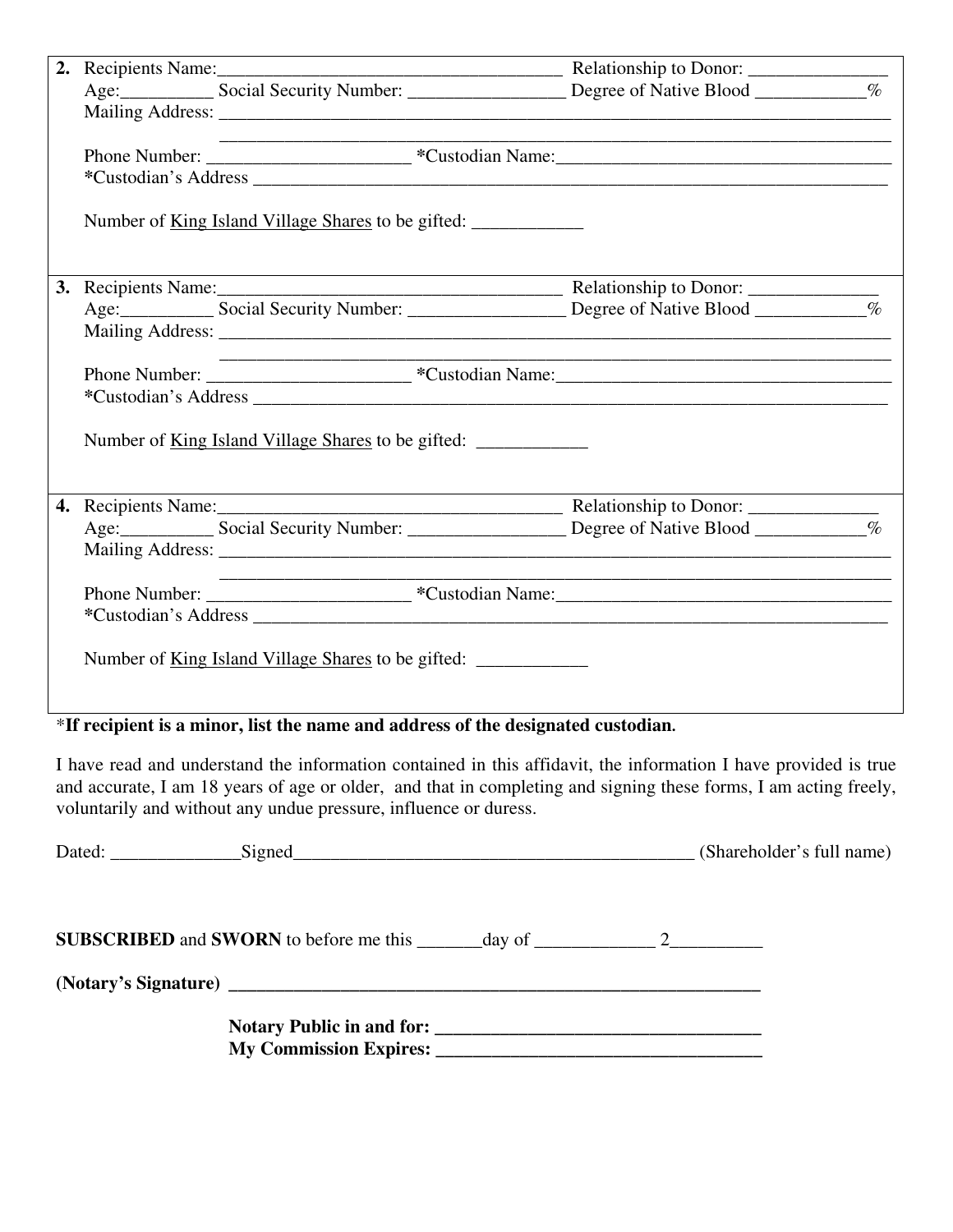## **KING ISLAND NATIVE CORPORATION**

### **Acceptance of Inter Vivos Gift of Stock Age of Majority (18 yrs or older)**

I, \_\_\_\_\_\_\_\_\_\_\_\_\_\_\_\_\_\_\_\_, being first duly sworn, depose and say:

I understand that I will receive \_\_\_\_\_\_share(s) of Stock in King Island Native Corporation as a gift from  $\longrightarrow$  who is my $\longrightarrow$  who is my $\longrightarrow$  (family relationship).

| My Name:                                                                                                     | Social Security Number:                       |  |  |
|--------------------------------------------------------------------------------------------------------------|-----------------------------------------------|--|--|
| Date of Birth:                                                                                               | Percentage Degree of Native Blood:<br>Gender: |  |  |
| <b>Complete Mailing Address:</b>                                                                             |                                               |  |  |
| I am already a shareholder of BSNC:<br>[NO]<br>[YES]                                                         |                                               |  |  |
| [NO] I am not a shareholder in <b>another</b> Regional or Village Corporation                                |                                               |  |  |
| [YES] I am a shareholder in another Regional or Village Corporation, if yes, list name(s) of corporation(s): |                                               |  |  |
|                                                                                                              |                                               |  |  |

- $\geq 1$  am a Native or descendant of a Native as defined in the Alaska Native Claims Settlement Act, as amended.
- $\triangleright$  I have not given nor have I promised to give the Donor or any other person anything of value in return for the Gifted shares. I do not know of any other person giving or promising to give the Donor or anyone else anything of value in return for the making of this gift.
- $\triangleright$  I understand that the receipt of these shares and the receipt of dividends and distributions of these shares may result in tax consequences for me and that BSNC and King Island will not be responsible for any taxes resulting from the transfer of these shares.
- $\triangleright$  I understand that once these shares are transferred to my name, I will not be able to give them back to the Donor or give them to anyone except as authorized by the Alaska Native Claims Settlement Act, as amended. I understand that the sale or transfer of these shares is currently prohibited by law.

 I swear under oath to the best of my knowledge and belief that everything stated in this Affidavit is accurate and true and that in completing and signing these forms I am acting freely, voluntarily and without any undue pressure, influence or duress. I understand that my signature below indicates my acceptance of this gift of stock.

|  | (Shareholder's full name) |
|--|---------------------------|
|  |                           |
|  |                           |
|  |                           |